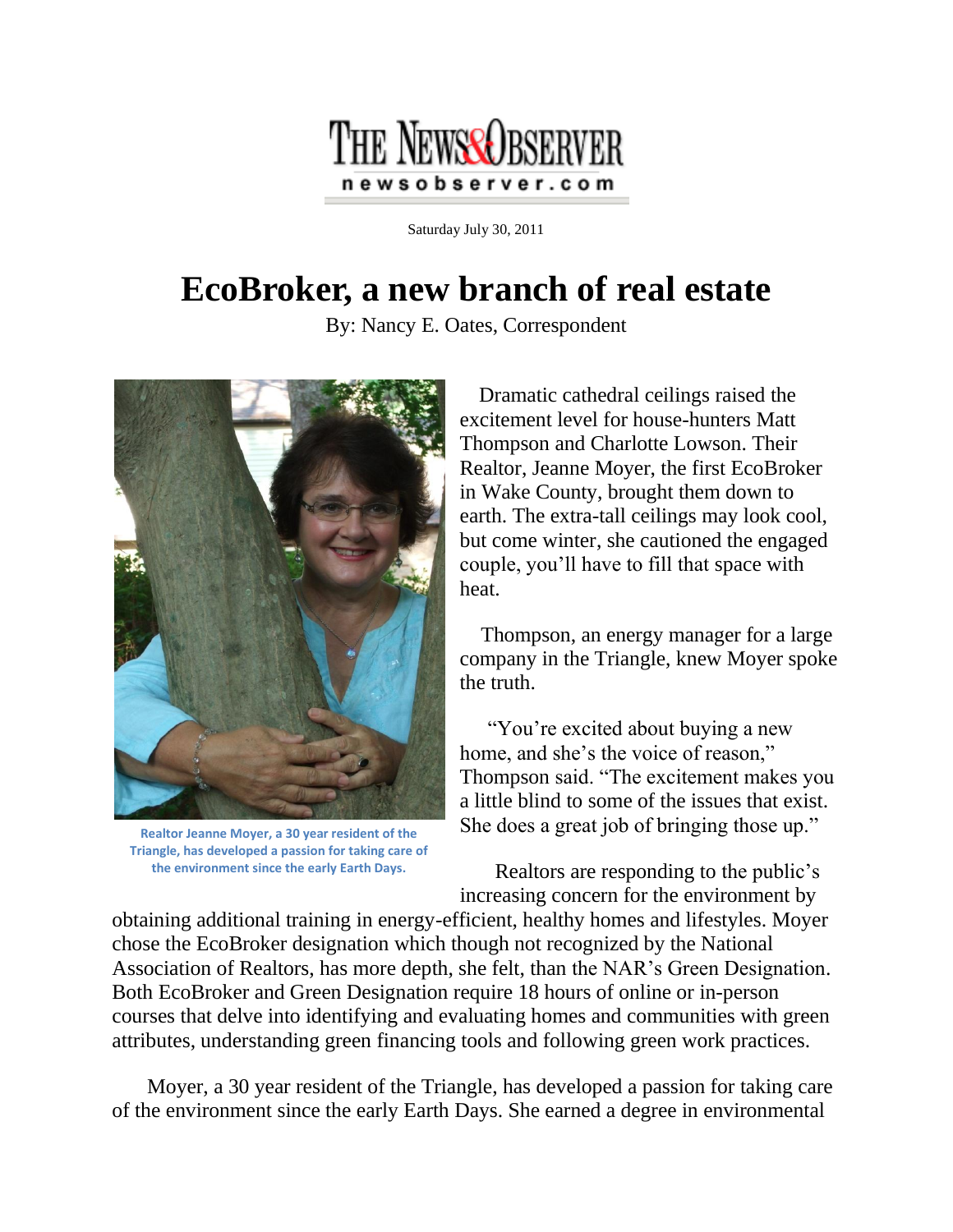education and found a venue for her teaching skills and concern for the environment as an EcoBroker.

"I help people understand green from within a transaction," Moyer said. "If people don't come to me asking about green, they sure know about green by the time we're finished."

The local real estate market does not yet have enough inventory or demand for green homes to make it viable for Realtors to specialize solely in that product. That may change as the builders realize that ENERGY STAR homes, for instance, sell 20 percent faster and for about 17 percent more than traditional homes. Buyers usually seek a green home because they'll save money in energy bills or because they want a healthier place to live.

With her training, Moyer helps buyers and sellers by pointing out green features in an otherwise conventional home. A 1960s ranch, for instance, would likely have solid wood cabinetry that wouldn't outgas volatile organic chemicals as would new cabinetry made of composite wood and formaldehyde based glue. An older home might be shaded by mature hardwoods, which reduce cooling costs in the summer, or have hardwood floor instead of carpeting that might outgas. Older homes often sit on larger parcels of land, which appeals to people who want to grow their own produce in gardens, a popular feature in recent years.

Moyer also can advise on retrofitting older homes to make them greener such as extra insulation and caulking, sealing duct joints with mastic and replacing outdated appliances and HVAC system with higher SEER models. She has list of reliable vendors and subcontractors to make the transformation.

Thompson and Lowson wanted a newly built home because it was more likely to be energy-efficient and lower the cost of homeownership.

"There have been several changes in the building codes over the years," Thompson said. "With those changes, homes have become more energy-efficient."

They discovered that in areas they want to live  $-$  a short commute to work and within walking or biking distance of a major park or greenway – new homes were almost nonexistent. The tradeoff in buying new construction would be a long commute to places where they want to be. As time becomes a greater premium with the pressured work demands of two-income-earner families, people want to spend less time commuting. Thompson and Lowson realigned their search to focus on location, relying on Moyer to advise them on retrofitting green features.